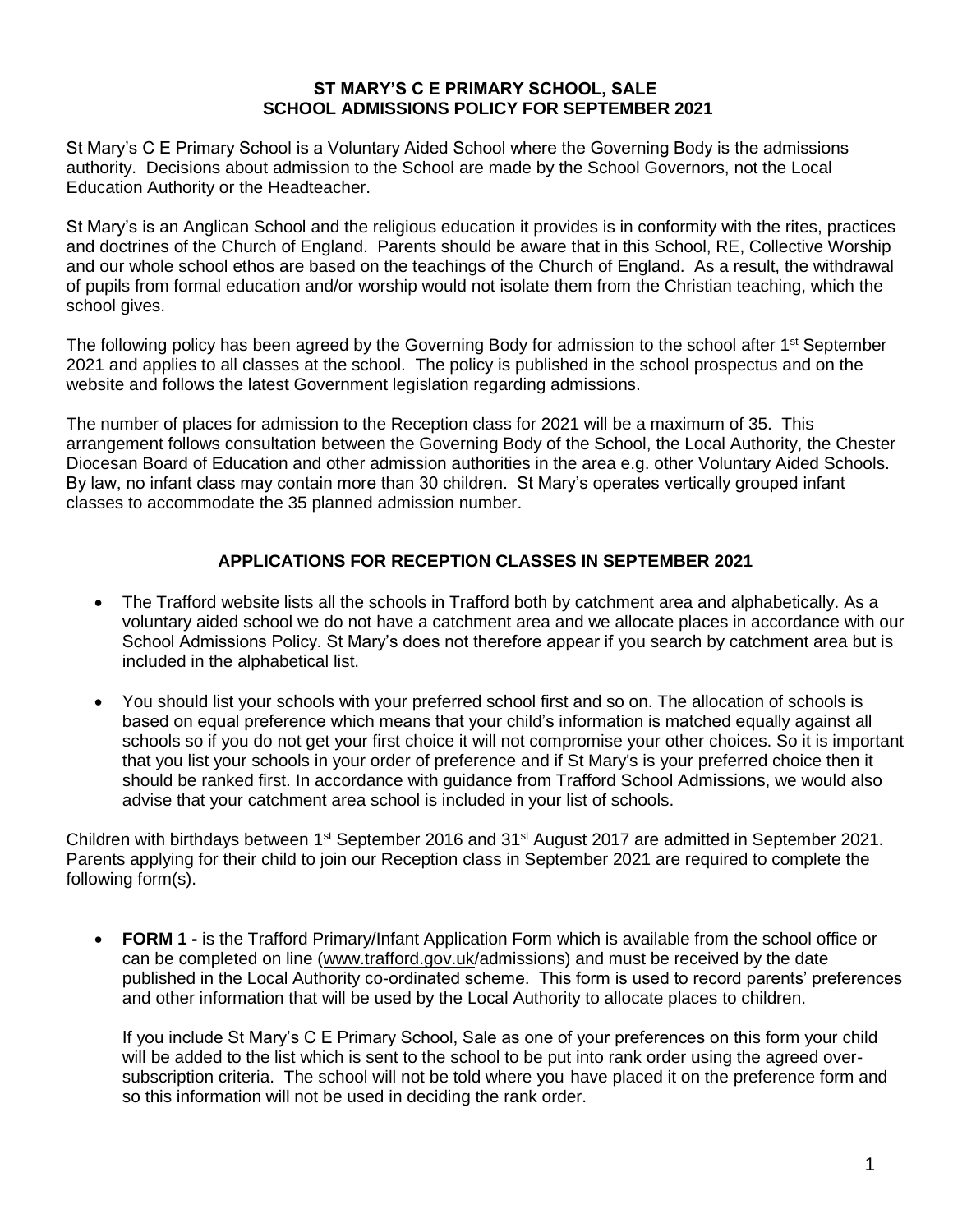- **FORM 2 – Section 1 -** is the Supplementary Form (Sibling Place) which parents are required to complete if they are applying for a Sibling Place. This form provides the school with additional information to put applications into rank order according to the over-subscription criteria.
- **FORM 2 – Section 2 -** is the Supplementary Form (Church Association Place) which parents are required to complete if they are applying for a Church Association Place. This form provides the school with additional information to put applications into rank order according to the agreed over-subscription criteria.

## **Oversubscription Criteria**

If the School receives more applications than there are places the following oversubscription criteria will be applied in the following priority order:

#### **1. Looked After Children and previously looked after children who were looked after, but ceased to be so because they were adopted (or became subject to a residence order or special Guardianship order).**

**Definition:** Looked after Children means children who are registered as being in the care of a Local Authority in accordance with Section 22 of the Children Act 1989(a), e.g. fostered or living in a children's home, at the time an application for a school is made; and children who have left care through adoption (in accordance with Section 46 of the Adoption and Children Act 2002), a residence order (in accordance with Section 8 of the Children Act 1989) or special guardianship order (in accordance with Section 14A of the Children Act 1989)'

**Parents applying for these places are only required to identify the School as one of their preferred choices on the Trafford Application Form and do not need to complete a School Supplementary Form.**

# **2. Siblings**

Children who have a sibling in the school who will still be attending the main school at the time of the proposed admission or who have attended the school in the 2 academic years prior to admission. (This includes half/step/adopted/foster brothers or sisters, and any other children, who are living at the same address as part of the same family unit).

**Parents applying for these places are required to identify the school as one of their preferred choices on the Trafford Application Form. Additionally, you will need to complete a School Supplementary Form (Sibling Place) which will provide the Governors with information to rank your application.**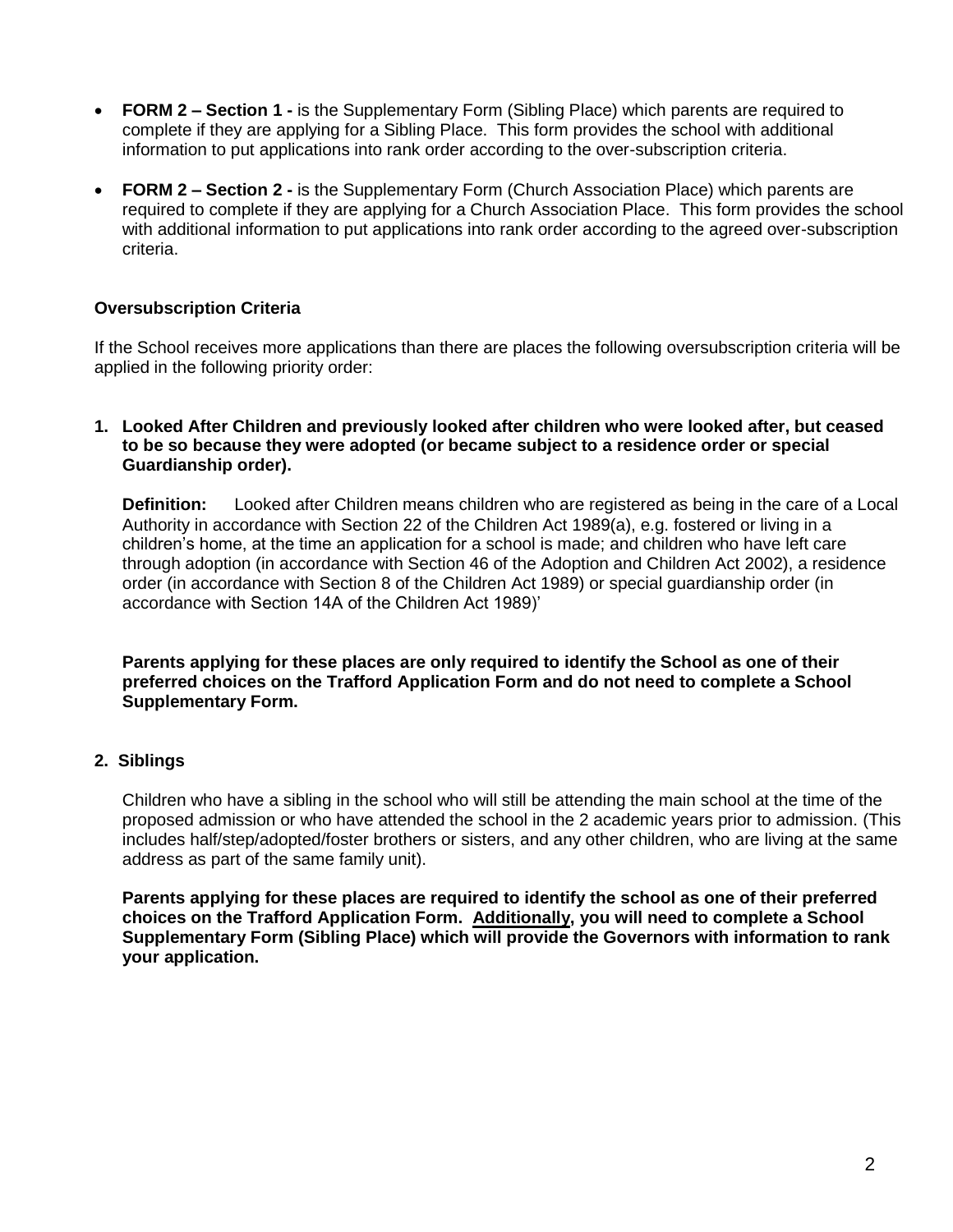## **3. Church Association**

After 'Looked After 'children (see paragraph 1), siblings and any children with an EHC Plan (see later paragraph), up to **85%** of the remaining places will be offered as Church Association Places where there are sufficient applicants who satisfy the Church criteria. All other places will be offered as open places, determined by distance from school.

**Parents applying for these places are required to identify the school as one of their preferred choices on the Trafford Application Form. Additionally, you will need to complete a School Supplementary Form (Church Association Place) which will provide the Governors with information to rank your application. You will need the Supplementary Form signing by the priest/vicar of the church where you worship in support of your application and this should be returned directly to the school.**

- a) Children whose parents/guardians are regular\* worshippers at St Mary Magdalene, Ashtonupon-Mersey and live in the parish of St Mary Magdalene, Ashton-upon-Mersey.
- b) Children whose parents/guardians are regular\* worshippers at St Mary Magdalene, Ashtonupon-Mersey and reside in the adjoining parishes of St Martin's, Ashton-upon-Mersey, St Paul's, Sale or St Albans, Broadheath.
- c) Children whose parents/guardians are regular\* worshippers at St Martin's, Ashton-upon-Mersey, St Paul's, Sale or St Albans, Broadheath and reside in the parishes of St Mary Magdalene, Ashton-upon-Mersey , St Martin's, Ashton-upon-Mersey, St Paul's, Sale or St Albans, Broadheath.
- d) A child whose parents/guardians reside in the parishes of St Mary Magdalene, Ashton-upon-Mersey, St Martin's, Ashton-upon-Mersey, St Paul's, Sale or St Albans, Broadheath and are regular \* worshippers at a Christian denomination church which is a member of 'Churches Together in Britain and Ireland. For Church membership see the 'Churches Together' website: **www.ctbi.org.uk/member-churches/**

In the case of oversubscription in each category above a child who lives the shortest distance from the School based on the distance from the school measured in a straight line from the front door of the child's home address (including flats) to the main entrance of the school, using the Local Authority's computerised measuring system, with those living closer to the school receiving the higher priority.

If there are more Church Association place applicants than places, those not allocated a Church Association place will be transferred to the list of Open Place applicants and will be placed in accordance with the Open Places criteria (distance from the school).

If there are fewer Church Association applicants than Church Association places then the remaining Church Association places will become Open Places.

### **Regular Worshippers\***

Regular worship is defined as attending 2 services per month for the 6 months prior to date of application**.** Where a family have recently moved into the area then evidence of a similar commitment to a previous church will be required.

### **Variation**

**In the event that during the period specified for attendance at worship the church has been closed for public worship and has not provided alternative premises for that worship, the requirements of these admissions arrangements in relation to attendance will only apply to the period when the church or alternative premises have been available for public worship.**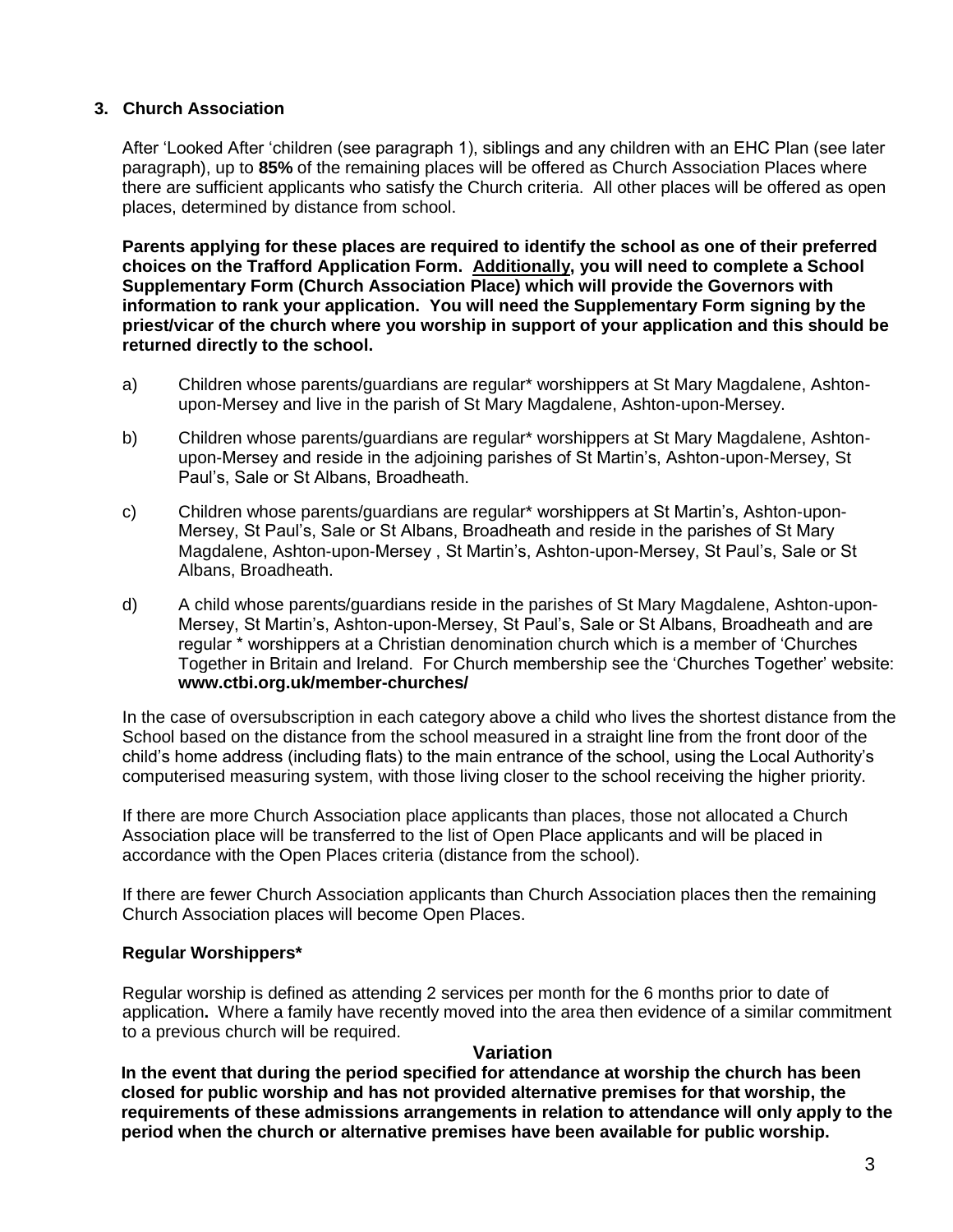### **Parish Boundaries**

For information on the parish in which you reside and parish boundaries, please visit[:www.achurchnearyou.com.](http://www.achurchnearyou.com/) The link to St Mary's Church is [www.stmarygsaom.org](http://www.stmarygsaom.org/) and is available on the school website. A map showing the boundaries is available from the school office.

## **4***.* **Open**

After 'looked after' children (see paragraph 1), siblings and any children with an EHC Plan (see later paragraph) and up to 85% of the remaining places have been allocated as Church Association Places, all other places will be offered as open places determined by distance from school (subject to a minimum of 15% of remaining places).

**Parents applying for these places are only required to identify the school as one of their preferred choices on the Trafford Application Form and do not need to complete a School Supplementary Form.**

**Parents applying for open places should do so in the knowledge that RE, collective worship and the whole ethos of the school are based on the teachings of the Church of England.** 

If there are more than 15% of applicants for open places, places will be allocated according to the following criteria:

A child who lives the shortest distance from the School based on the distance from the school measured in a straight line from the front door of the child's home address (including flats) to the main entrance of the school, using the Local Authority's computerised measuring system, with those living closer to the school receiving the higher priority.

#### **Parent**

A parent is any person who has parental responsibility or care of the child.

### **Late Applications**

Applications which are received after the last date will be considered after all the others, and where applicable, placed on the waiting list in order according to the criteria.

### **Waiting Lists**

Where we have more applications than places, the admissions criteria will be used. Children who are not admitted will have their name placed on a waiting list. The names on this waiting list will be in the order resulting from the application of the admissions criteria. Since the date of application cannot be a criterion for the order of names on the waiting list, late applicants for the school will be slotted into the order according to the extent to which they meet the criteria. Thus it is possible that a child who moves into the area later to have a higher priority than one who has been on the waiting list for some time. If a place becomes available within the admission number, the child whose name is at the top of the list will be offered a place. This is not dependent on whether an appeal has been submitted. This waiting list will operate until the 31<sup>st</sup> December of the year of admission.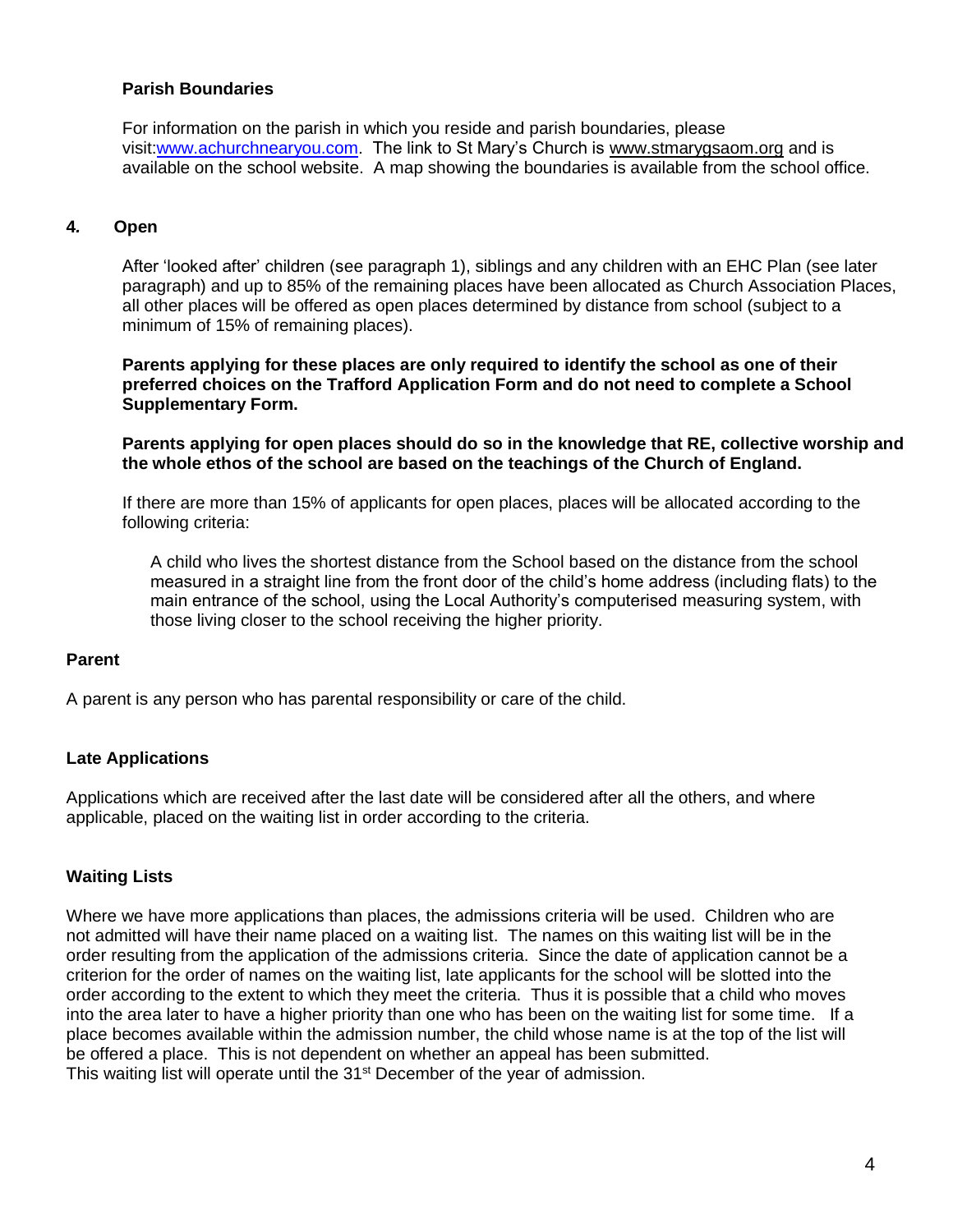# **Address of Pupil**

Home address refers to the child's permanent home at the proposed date of admission. Where the parents live at different addresses, the current 'at the time of application' address will be the one used. This will normally be the one where the child 'wakes up' for the majority of Monday to Friday mornings. Parents may be asked to show evidence of the claim that is being made for the address e.g. utility bill etc. Where there is dispute about the correct address to use, the Governing Body reserves the right to make enquiries of any relevant third parties e.g. the child's GP. For children of UK Service personnel and other Crown Servants returning to the area, proof of the posting is all that is required.

### **Non Routine Admissions**

'In Year' and late applications will be administered by St Marys CE Primary School, Sale. Parents wishing their child to attend this school may arrange to visit the school. If a place is available, parents will be asked to complete a form and will be offered a place by the governors. The Local Authority (LA) will be informed of the offer of a place once it has been accepted. If there is no place available in our school, then the school will inform the applicant and information about how to appeal against the refusal will be provided. Details of the applicant will be kept on an expressions of interest list, not ranked. If a place become available, all parents of children in the relevant year group will be contacted, to confirm the details.

Where more than one application is received the oversubscription criteria will be used to rank the applications.

Please note that you cannot re-apply for a place at a school within the same school year unless there has been relevant, significant and material change in the family circumstances.

#### . **Appeals**

Decisions made by the School's Governing Body will have been made according to the School's Admission's Policy and in line with the current Admissions Code as published by the DfE. The appeals timetable is published on the School's website – www.st-marys.trafford.sch.uk

Under the terms of the 1998 Education Act you have the right to appeal against any decision made by the Governing Body and an Independent Appeals Panel has been set up specifically for this purpose.

If you wish to exercise your right of appeal your appeal must be sent in writing to the Governing Body at the school within 28 days of refusal. Parents must give reasons for appealing in writing and the decision of the Appeals Panel is binding on the school. You will normally receive 14 days' notice of the place and time of the hearing.

Please note that this right of appeal against the Governors' decision does not prevent you from making an appeal in respect of any other school.

#### **Fraudulent Admissions**

Where the Governing Body discovers that a child has been awarded a place as result of an intentionally misleading application from a parent e.g. false claim to residence in the parish or of involvement in a place of worship, which effectively denies a place to a child with a stronger claim, then the Governing Body is required to withdraw the offer of the place. The application will be reconsidered and a right of appeal offered if a place is refused.